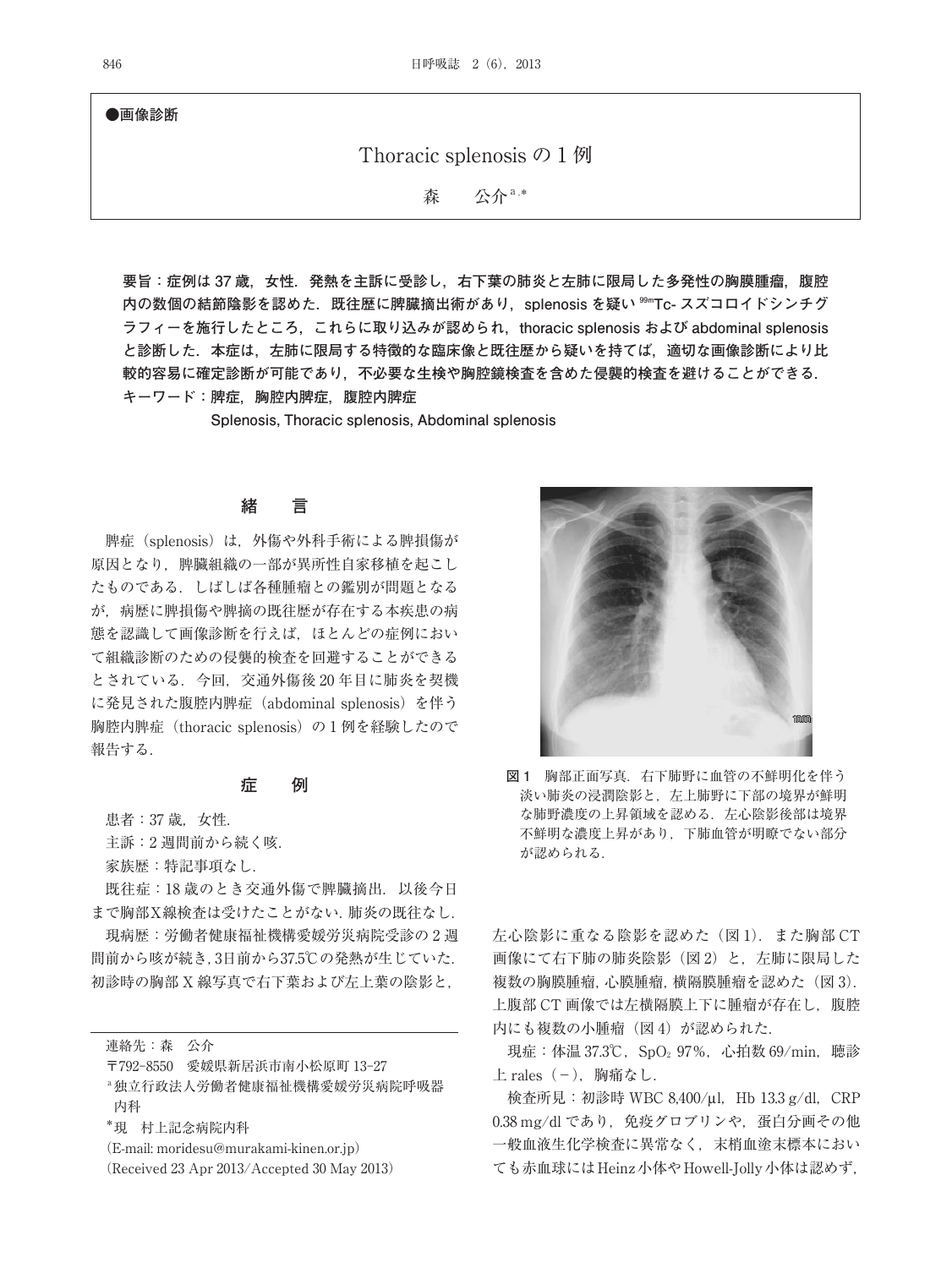球状赤血球などの異常赤血球も認めなかった.

経過:肺炎に対して外来にて抗菌薬点滴を行うととも に,多発性腫瘤に対して精査を行った.右下肺の肺炎陰 影は抗菌薬投与により完全に消失した.一方,左肺の胸



**図2** 胸部CT画像.右下葉の肺炎像と,左胸腔内の心膜, 壁側胸膜に腫瘤を認める.

膜腫瘤は多発性で左肺に限局しており,過去に腹部外傷 による摘脾の既往があること,腹部にも複数の小腫瘤を 認めることから splenosis を疑い,<sup>99m</sup>Tc-スズコロイドシ ンチグラフィーと,鑑別診断のためPET-CTも施行した.

PET-CT では左背部の腫瘤に SUVmax 2.7 の集積があ り,後期像でも 2.3 と集積の増加は認められなかったが, 99m Tc-スズコロイドシンチグラフィー(図 5)では左の 胸膜腫瘤,心膜腫瘤,左上腹部腫瘤に一致して取り込み を認めた.また骨盤腔にも小さな取り込みが認められた. 以上より thoracic splenosis および abdominal splenosis と診断でき,侵襲的な組織学的検査を避けることが可能 であった.

## **考 察**

脾症 (splenosis) の概念は 1939年に Buchbinder ら<sup>1)</sup> によって提唱された.外傷性脾損傷による脾摘出術後に 再開腹した際に,腹腔内に遣残生着した脾組織を認め, 外傷や外科手術による脾損傷が原因となり脾臓組織の一



**図 3** 胸部 CT 画像.左胸部において,気管分岐部の高さに 4 cm 大の後 部胸壁腫瘤,および前胸壁,後部心膜,側胸壁,横隔膜上に腫瘤を認め る.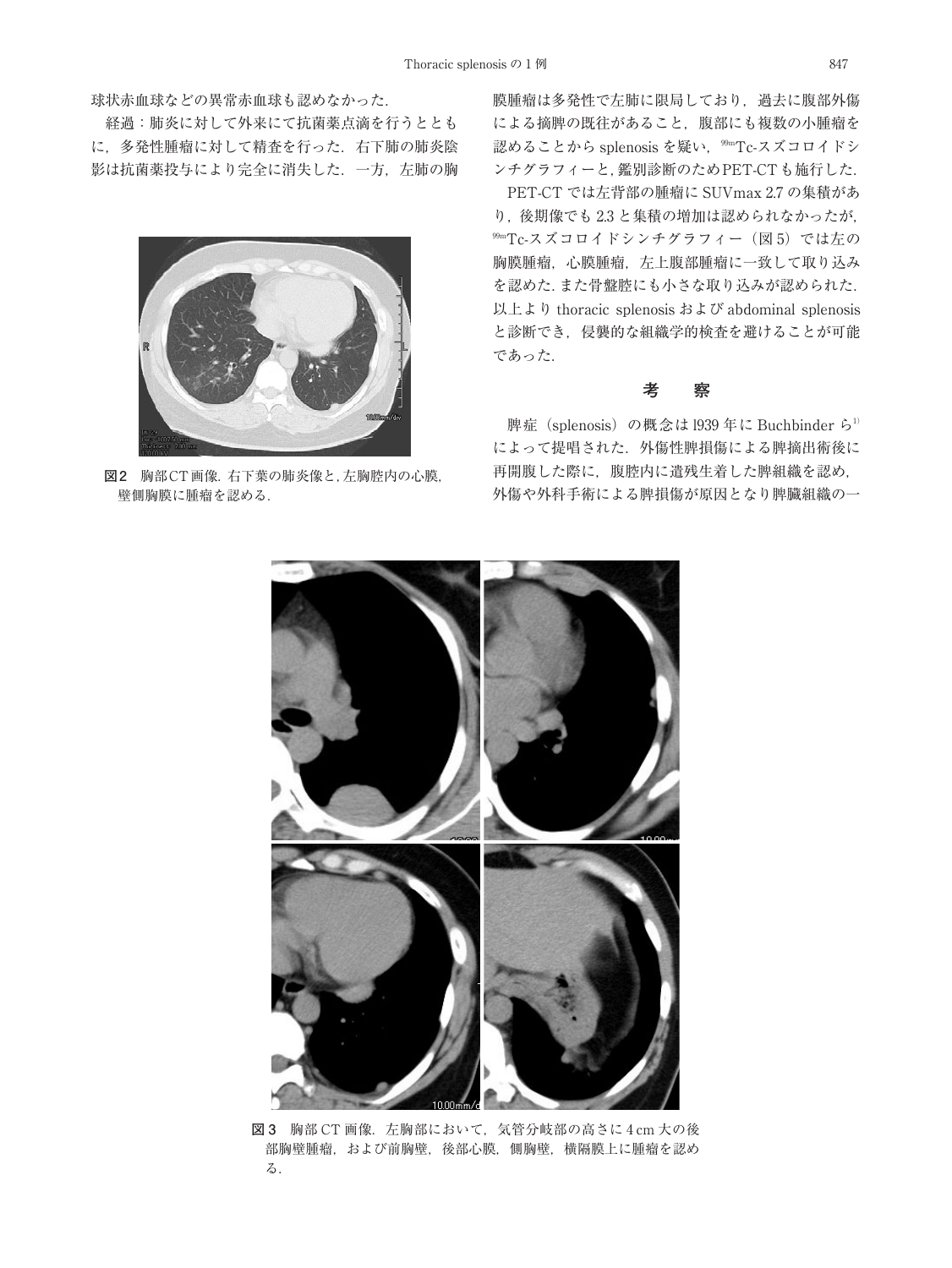

図 4 上腹部 CT 画像. 正常な脾臓は認められない. 横隔膜をはさんで上 下に腫瘤と,腹腔内に複数の小腫瘤を認める.



**図5** ℠Tc-スズコロイドシンチグラフィー.図3,4 で認められた左肺の 前後の胸壁腫瘤,心膜腫瘤,左上腹部腫瘤に一致して取り込みを認める. また当初 CT 画像で気づかなかった骨盤腔にも取り込みが認められた.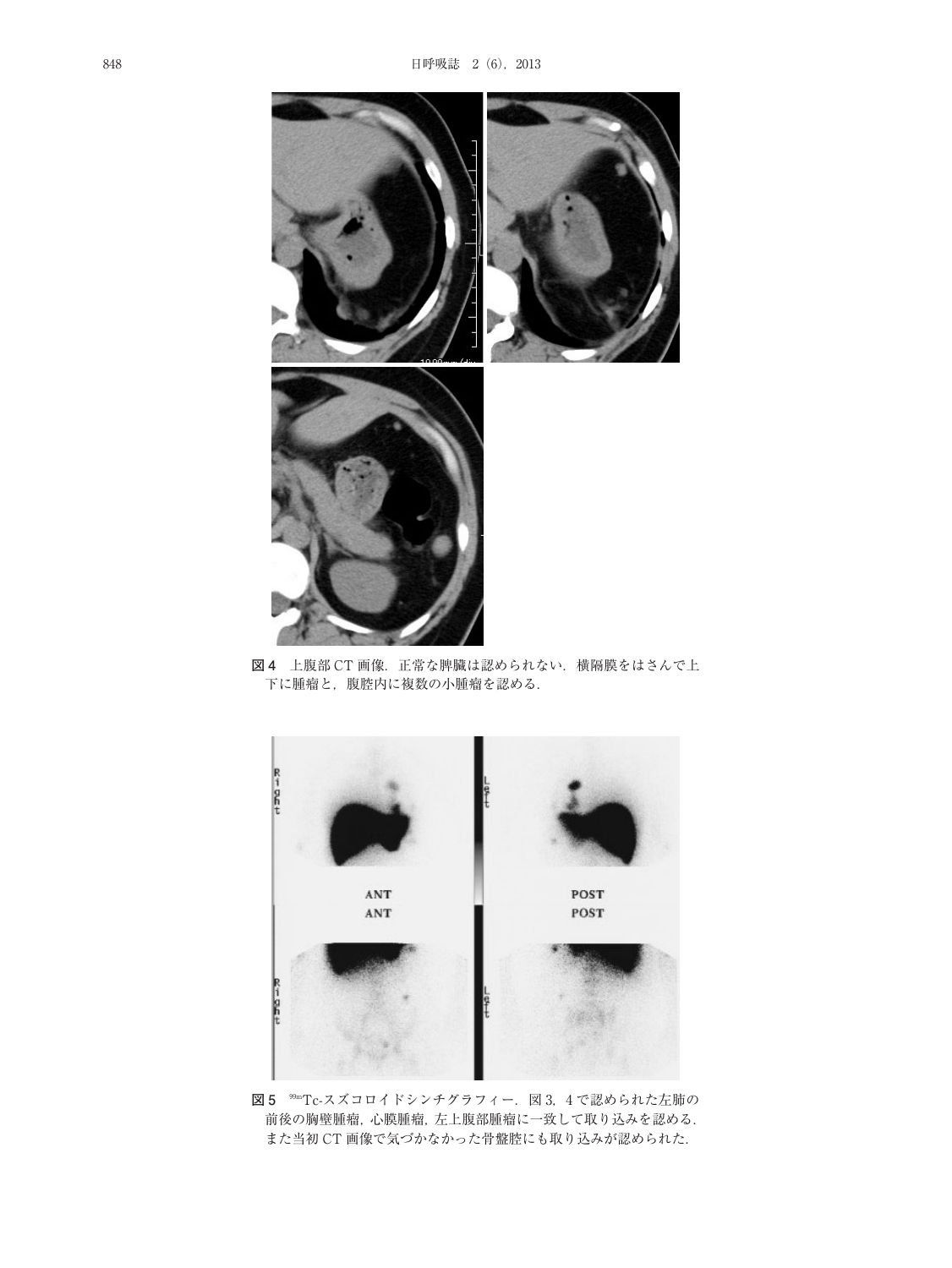部が異所性自家移植を起こしたものとして,腹膜に多数 の脾組織転移が起こる状態を脾症(splenosis)と命名し た $1$ )

脾症の場合,脾臓組織の直接的な播種が要因となるた め,腹腔内に多く生じ,腸間膜,小腸漿膜,大網,肝下 面や横隔膜下,ダグラス窩などに認められるが,実質臓 器内として肝,腎,膵,皮下,腕,頭蓋内などに生じた 報告例2) もある.

腹腔内脾症については,脾臓摘出術後患者の約 32<sup>3)</sup>~ 66%4) に脾症を認めるとの報告がある.腹腔内脾症は脾 外傷や腹部手術後 5ヶ月~33年で生じ、個数は 100 個以 上が多いが400個以上の報告もあり,大きさは数ミリメー トル~7 cm が報告5されている. 多くは無症状で偶発的 に発見されるが,腸閉塞,腹腔内出血,消化管出血,腹 痛などの臨床症状を呈する場合や,以前から存在してい た Felty 症候群や先天性溶血性貧血,血小板減少性紫斑 病が摘脾後にsplenosis発症により再発した報告®がある.

胸腔内脾症は 2006 年までに 56 例の報告があり,男女 比は 2.6:1 で男に多い"が,これは原因のほとんどが外 傷によるためと思われる.本症はすべて左胸部のみに認 められる<sup>8</sup>.腹腔内脾症を伴っており,横隔膜の貫通性 の外傷により胸腔内の心膜,胸膜,縦隔に認められるが, 肺内に生じたとの報告<sup>9)</sup>もある.

胸腔内脾症については腹腔内脾症例の 27%, 横隔膜 損傷を伴う脾損傷例の約 18%に本症が認められるが $^{\rm 10}$ , ほとんど自覚症状がないことから実際にはさらに頻度は 高いと考えられる.外傷から発見までの期間は3~45年, 平均 21年で、胸部 CT 画像では左肺に限局し胸膜に底 辺をもつ円形の陰影として認められ,直径は 1~9 cm(ほ とんどは 3 cm 大)で, 12 cm 大の報告もある. 単発性 25%,多発性 75%である11) .多くは無症状で偶発的に発 見されるが、ごくまれに胸痛,咳,血痰などが認められ る<sup>8)</sup>.

脾摘後の患者では末梢血の大小不同や,Howell-Jolly 小体, Heinz 小体の存在が知られるが, splenosis により 脾機能の回復とともに消失されるとされ,本症例におい ても認められていない.本症例では蛋白分画は正常で, IgM 111 mg/dl と正常に保たれていた.

脾摘後に自家移植された脾臓組織は数ヶ月で脾機能を 有し,20~30 cc 程度の容積があれば破砕赤血球が有意 に減少することが認められる<sup>12)</sup>が, splenosis による脾摘 後の感染防御の役割については,IgM やオプソニン効 果を増加させて肺炎球菌に対する感染を減少させるとの 報告がある.一方,十分な防御作用には元の脾臓の 50% 以上の組織量が必要との報告<sup>13)</sup>があるなど議論のあると ころである.

異所性脾臓組織の画像診断には,一般的に核医学検査

が用いられる.脾摘後に自家移植された脾臓組織は数ヶ 月で脾機能を有し,20~30 cc 程度の容積があれば脾臓 シンチグラフィーにて取り込まれる12) .

網内系のなかで高い貪食能を有するのは肝臓のKupffer 細胞と脾臓の細網細胞であり,脾臓の同定にはこれを利 用しており,シンチグラフィーとしては <sup>99m</sup>Tc-スズコロ イド,イオウコロイド,<sup>99m</sup>Tc-熱処理障害赤血球,'''I-標 識血小板などによる脾臓シンチグラフィーがあり、後2 者では脾臓組織に集積性が高く,より有用である.注射 されたスズコロイドは脾臓に 10%程度しか取り込まれ ないが,熱処理障害赤血球は 90%以上が取り込まれ $^{14}$ , 99m Tc-熱処理障害赤血球シンチグラフィーでは 1~2 cm 大の, 機能のある脾組織を検出できるとされる. 近年, 網内系細胞に取り込まれる性質のある超常磁性酸化鉄製 剤(superparamagnetic iron oxide:SPIO)を造影剤と して使用した SPIO 造影 MRI が行われているが,シン チグラフィーよりも解像度が高く,核種を使用せず被曝 の心配もない点も,脾症や副脾の画像診断に有用として 近年注目されている.

脾臓は MRI の T1 強調像で低信号, T2 強調像で高信 号を示すが, SPIO 造影後の T2 強調像 (T2\*) は信号低 下を示すことから確定診断される.静脈に投与された SPIO は 8 割が肝臓へ, 残りの2割が脾臓へ取り込まれ るため,肝内脾症においても SPIO 造影後の T2 強調像 (T2\*)で,肝の信号低下に比べ脾臓の信号低下が小さ いことから診断に有用とされる15)16) .しかしまれに肝内 脾症例で,脾症に著明な鉄沈着が求められる場合,通常 の T1. T2 強調像ですでに低信号を示す例があり. 注意 が必要である'<sup>7)</sup>.

脾症はこれらの画像的検査により確定診断が得られ, 特に腫瘍による臨床症状がみられない場合、治療の必要 性がない病態である.

CT ガイド下生検や針生検は往々にして診断が得られ ず,胸腔鏡検査での術中迅速標本においても場合によっ てはリンパ増殖性疾患などと誤診を生じることが報告さ れており,注意を要する18)19).

thoracic splenosis はほとんどが非浸襲的に診断可能 であり, key point として多発性で, 症状がなく, 左胸 に限局した,胸膜病変で,既往歴に胸腹部の傷害と脾摘 のある場合は本症を常に鑑別診断に入れ20),正しく画像 診断を行うことにより不必要な生検や外科的侵襲を避け ることが必要である20)21).

本症例の概要は日本呼吸器学会第 45 回中国・四国地方会 (2010年7月,徳島市)にて発表した.

謝辞:PET-CT 所見のご指導を賜りました済生会西条病院 放射線科の大谷治彦先生,<sup>99m</sup>Tc-スズコロイドシンチグラ フィー所見のご指導を賜りました労働者健康福祉機構愛媛労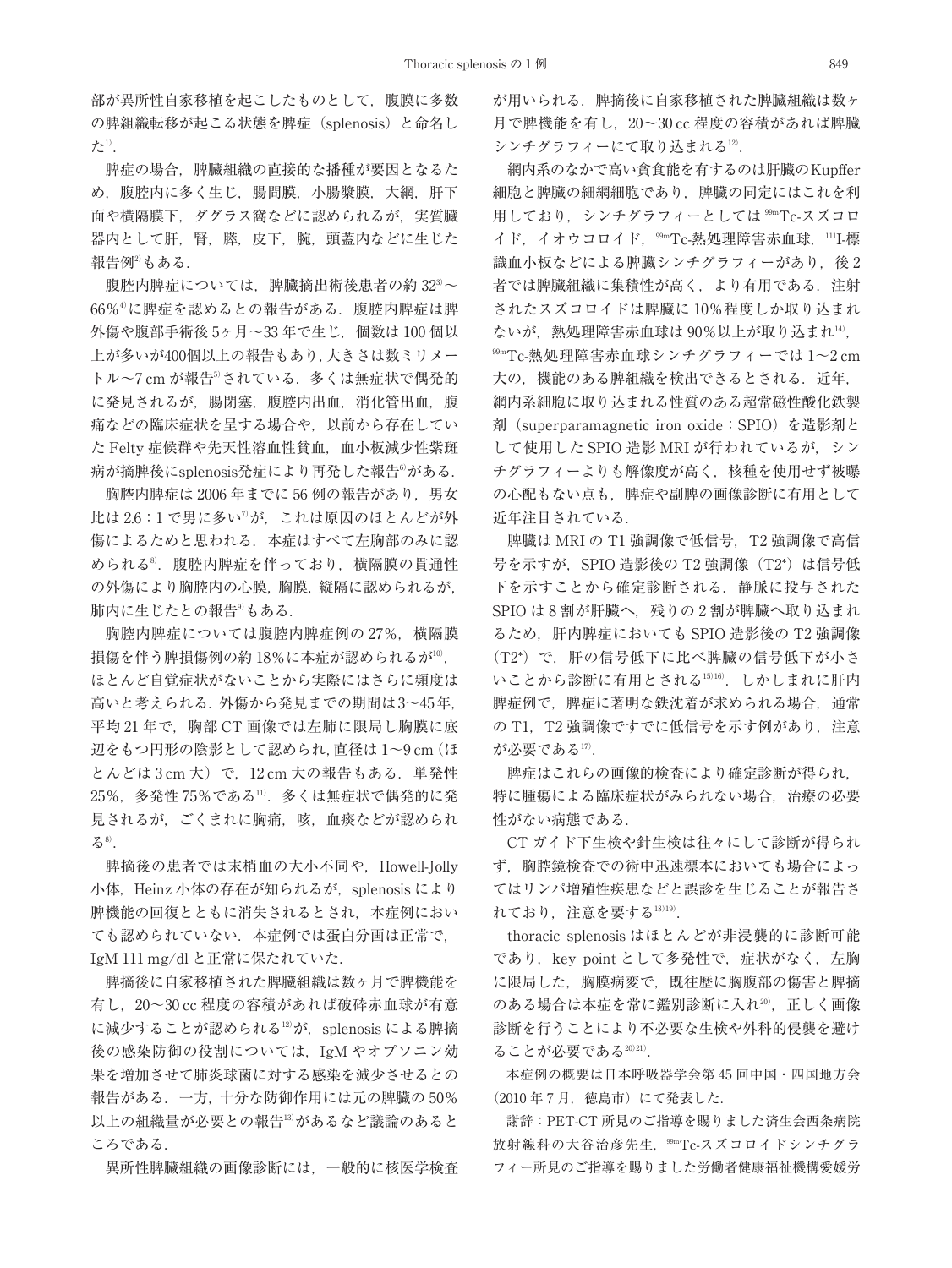災病院放射線科 重澤俊郎先生(現 松山赤十字病院)に深 謝申しあげます.

著者の COI (conflicts of interest) 開示:本論文発表内容 に関して特に申告なし.

#### **引用文献**

- 1) Buchbinder JH, et al. Splenosis: multiple peritoneal splenic implants following abdominal injury. Surgery 1939; 6: 927-34.
- 2)Wojcik J, et al. Troracic splenosis. Pol Przegl Chir 2009; 81: 576-86.
- 3) Stewart CA, et al. Scintigraphic demonstration of splenosis. Clin Nucl Med 1986; 11: 161-4.
- 4)Lüdtke FE, et al. Splenic function after splenectomy for trauma. Role of autotransplantation and splenosis. Acta Chir Scand 1989; 155: 533-9.
- 5) Fleming CR, et al. Splenosis: autotransplantation of splenic tissue. Am J Med 1976; 61: 414-9.
- 6) Sikov WM, et al. Splenosis presenting as occult gastrointestinal bleeding. Am J Hematol 2000; 65: 56- 61.
- 7)Khan AM, et al. Thoracic splenosis: A diagnosis by history and imaging. Respirology 2008; 13: 481-3.
- 8) Malik UF, et al. Parenchymal thoracic splenosis: history and nuclear imaging without invasive procedures may provide diagnosis. J Clin Med Res 2010; 2: 180-4.
- 9) Gezer S, et al. Rare cause of pleural nodularity: Splenosis. J Natl Med Assoc 2006; 98: 1342-4.
- 10) Normand JP, et al. Thoracic splenosis after blunt trauma: frequency and imaging findings. AJR Am J Roentgenol 1993; 161: 739-41.
- 11) Yammine JN, et al. Radionuclide imaging in thoracic

splenosis and a review of the literature. Clin Nucl Med 2003; 28: 121-3.

- 12) Corazza GR, et al. Return of splenic function after splenectomy; how much tissue is needed? Br Med J 1984; 289: 861-4.
- 13) Hansen K, et al. Asplenic-hyposplenic overwhelming sepsis: postsplenectomy sepsis revisited. Pediatr Dev Pathol 2001; 4: 105-21.
- 14) Gunes I, et al. Scintigraphic detection of splenosis: superiority of tomographic selective spleen scintigraphy. Clin Radiol 1994; 49: 115-7.
- 15)五味達哉,他.SPIO の脾における有用性.画像診 断 2006; 26: 895-900.
- 16) Ishibashi M, et al. Intrathoracic splenosis: evaluation by superparamagnetic iron oxide-enhanced magnetic resonance imaging and radionuclide scintigraphy. Jpn J Radiol 2009; 27: 371-4.
- 17) Nakajima T, et al. Intrahepatic splenosis with severe iron deposition presenting with atypical magnetic resonance images. Intern Med 2008; 47: 743-6.
- 18) Malik UF, et al. Parenchymal thoracic splenosis: history and nuclear imaging without invasive procedures may provide diagnosis. J Clin Med Res 2010; 2: 180-4.
- 19) Kim K, et al. Thoracic splenosis: a case report and the importance of clinical history. J Korean Med Sci 2010; 25: 299-303.
- 20) Khan AM, et al. Thoracic splenosis: know it—avoid unnecessary investigations, interventions, and thoracotomy. Gen Thorac Cardiovasc Surg 2011; 59: 245-53.
- 21) Maqbul KA, et al. If you suspect it, you can avoid thoracotomies. J Natl Med Assoc 2007; 99: 94-5.